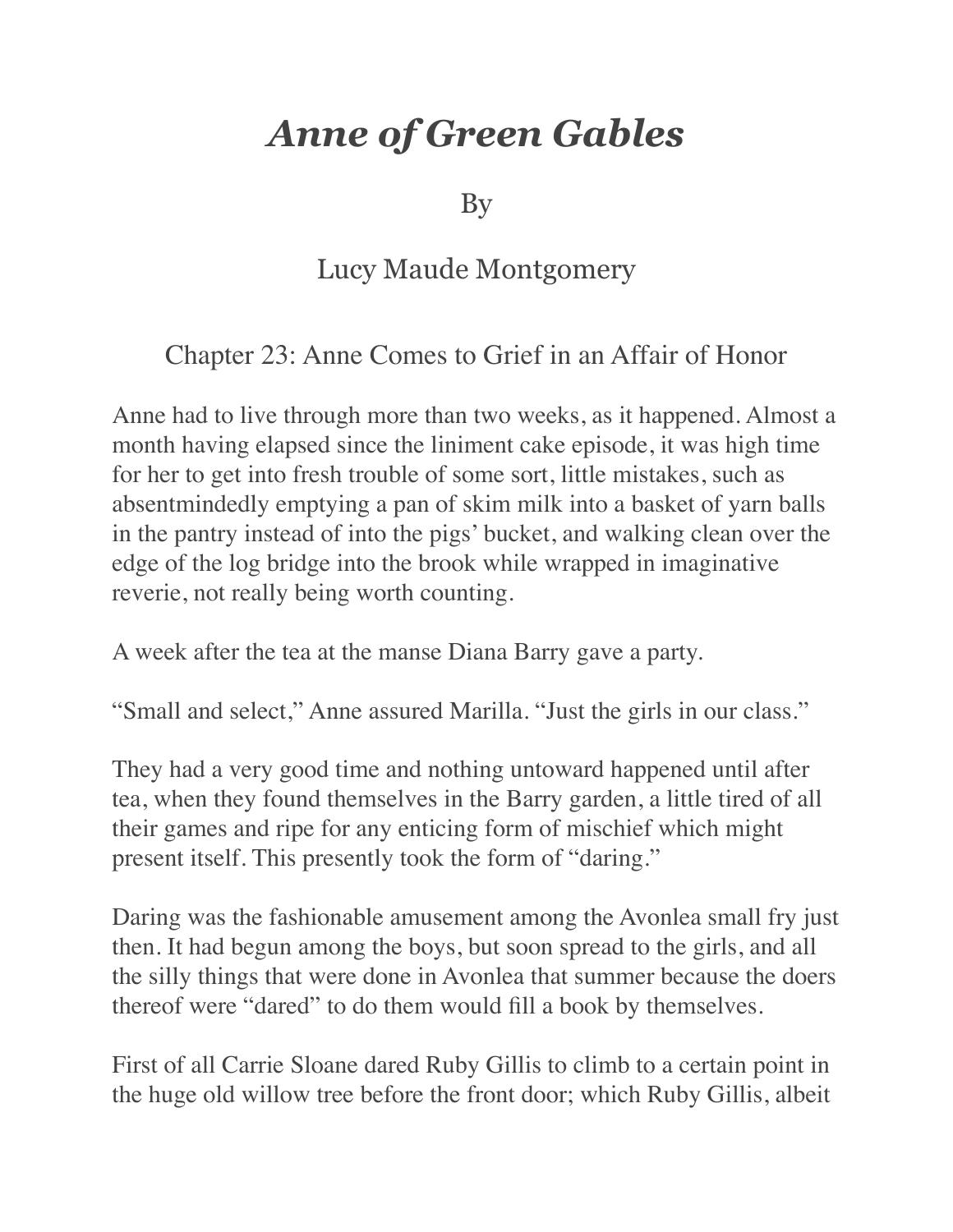in mortal dread of the fat green caterpillars with which said tree was infested and with the fear of her mother before her eyes if she should tear her new muslin dress, nimbly did, to the discomfiture of the aforesaid Carrie Sloane. Then Josie Pye dared Jane Andrews to hop on her left leg around the garden without stopping once or putting her right foot to the ground; which Jane Andrews gamely tried to do, but gave out at the third corner and had to confess herself defeated.

Josie's triumph being rather more pronounced than good taste permitted, Anne Shirley dared her to walk along the top of the board fence which bounded the garden to the east. Now, to "walk" board fences requires more skill and steadiness of head and heel than one might suppose who has never tried it. But Josie Pye, if deficient in some qualities that make for popularity, had at least a natural and inborn gift, duly cultivated, for walking board fences. Josie walked the Barry fence with an airy unconcern which seemed to imply that a little thing like that wasn't worth a "dare." Reluctant admiration greeted her exploit, for most of the other girls could appreciate it, having suffered many things themselves in their efforts to walk fences. Josie descended from her perch, flushed with victory, and darted a defiant glance at Anne.

Anne tossed her red braids.

"I don't think it's such a very wonderful thing to walk a little, low, board fence," she said. "I knew a girl in Marysville who could walk the ridgepole of a roof."

"I don't believe it," said Josie flatly. "I don't believe anybody could walk a ridgepole. YOU couldn't, anyhow."

"Couldn't I?" cried Anne rashly.

"Then I dare you to do it," said Josie defiantly. "I dare you to climb up there and walk the ridgepole of Mr. Barry's kitchen roof."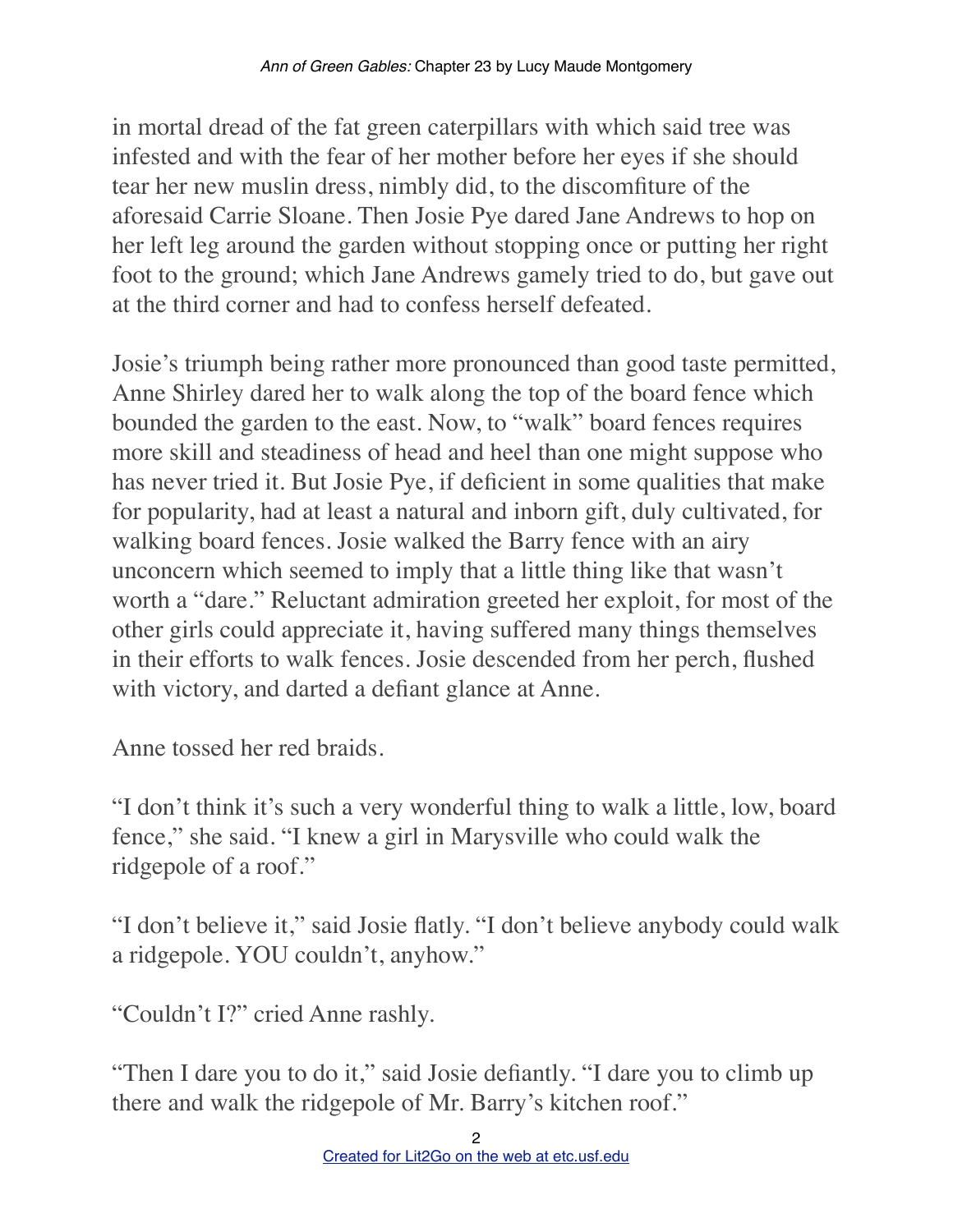Anne turned pale, but there was clearly only one thing to be done. She walked toward the house, where a ladder was leaning against the kitchen roof. All the fifth-class girls said, "Oh!" partly in excitement, partly in dismay.

"Don't you do it, Anne," entreated Diana. "You'll fall off and be killed. Never mind Josie Pye. It isn't fair to dare anybody to do anything so dangerous."

"I must do it. My honor is at stake," said Anne solemnly. "I shall walk that ridgepole, Diana, or perish in the attempt. If I am killed you are to have my pearl bead ring."

Anne climbed the ladder amid breathless silence, gained the ridgepole, balanced herself uprightly on that precarious footing, and started to walk along it, dizzily conscious that she was uncomfortably high up in the world and that walking ridgepoles was not a thing in which your imagination helped you out much. Nevertheless, she managed to take several steps before the catastrophe came. Then she swayed, lost her balance, stumbled, staggered, and fell, sliding down over the sun-baked roof and crashing off it through the tangle of Virginia creeper beneath all before the dismayed circle below could give a simultaneous, terrified shriek.

If Anne had tumbled off the roof on the side up which she had ascended Diana would probably have fallen heir to the pearl bead ring then and there. Fortunately she fell on the other side, where the roof extended down over the porch so nearly to the ground that a fall therefrom was a much less serious thing. Nevertheless, when Diana and the other girls had rushed frantically around the house—except Ruby Gillis, who remained as if rooted to the ground and went into hysterics—they found Anne lying all white and limp among the wreck and ruin of the Virginia creeper.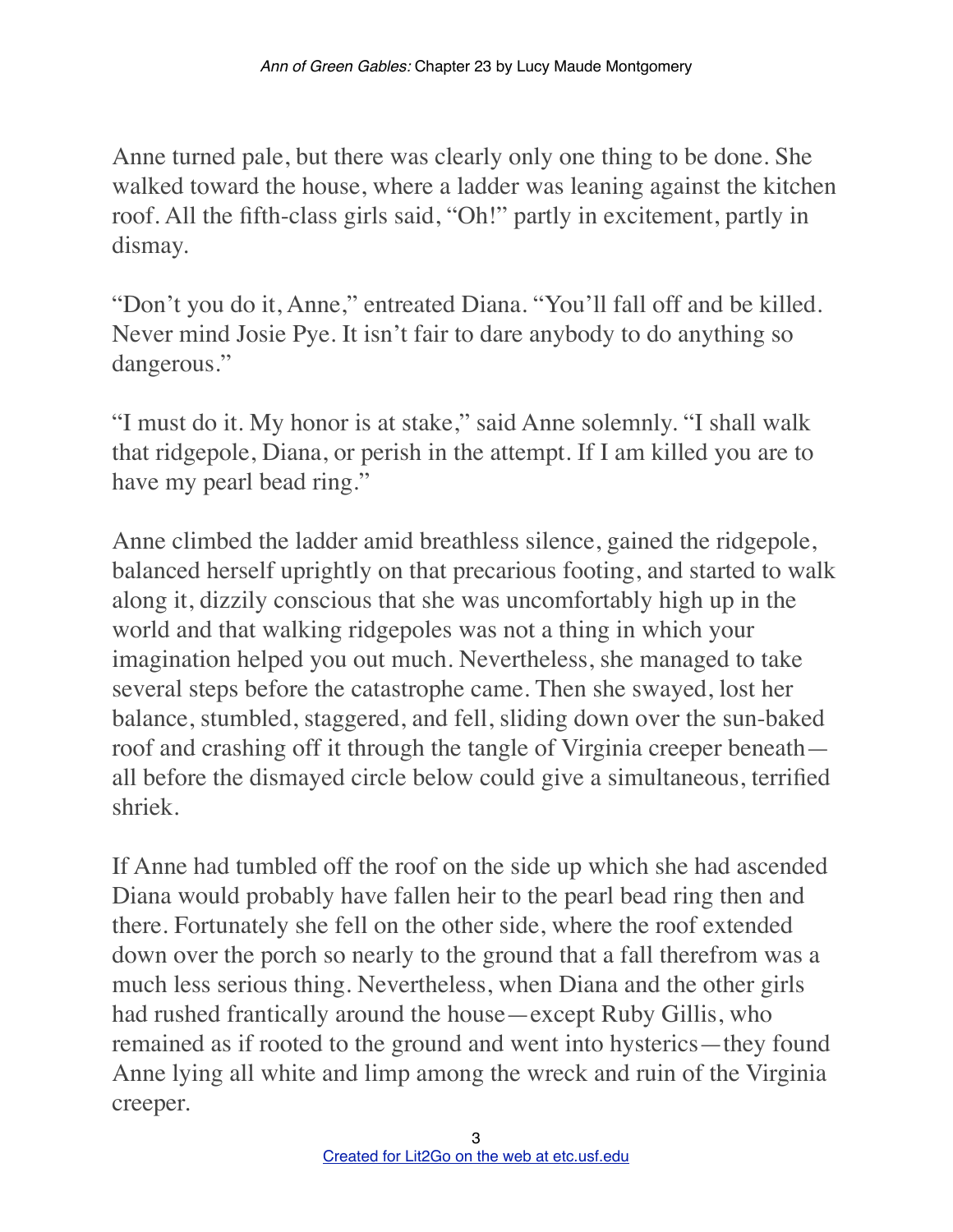"Anne, are you killed?" shrieked Diana, throwing herself on her knees beside her friend. "Oh, Anne, dear Anne, speak just one word to me and tell me if you're killed."

To the immense relief of all the girls, and especially of Josie Pye, who, in spite of lack of imagination, had been seized with horrible visions of a future branded as the girl who was the cause of Anne Shirley's early and tragic death, Anne sat dizzily up and answered uncertainly:

"No, Diana, I am not killed, but I think I am rendered unconscious."

"Where?" sobbed Carrie Sloane. "Oh, where, Anne?" Before Anne could answer Mrs. Barry appeared on the scene. At sight of her Anne tried to scramble to her feet, but sank back again with a sharp little cry of pain.

"What's the matter? Where have you hurt yourself?" demanded Mrs. Barry.

"My ankle," gasped Anne. "Oh, Diana, please find your father and ask him to take me home. I know I can never walk there. And I'm sure I couldn't hop so far on one foot when Jane couldn't even hop around the garden."

Marilla was out in the orchard picking a panful of summer apples when she saw Mr. Barry coming over the log bridge and up the slope, with Mrs. Barry beside him and a whole procession of little girls trailing after him. In his arms he carried Anne, whose head lay limply against his shoulder.

At that moment Marilla had a revelation. In the sudden stab of fear that pierced her very heart she realized what Anne had come to mean to her. She would have admitted that she liked Anne—nay, that she was very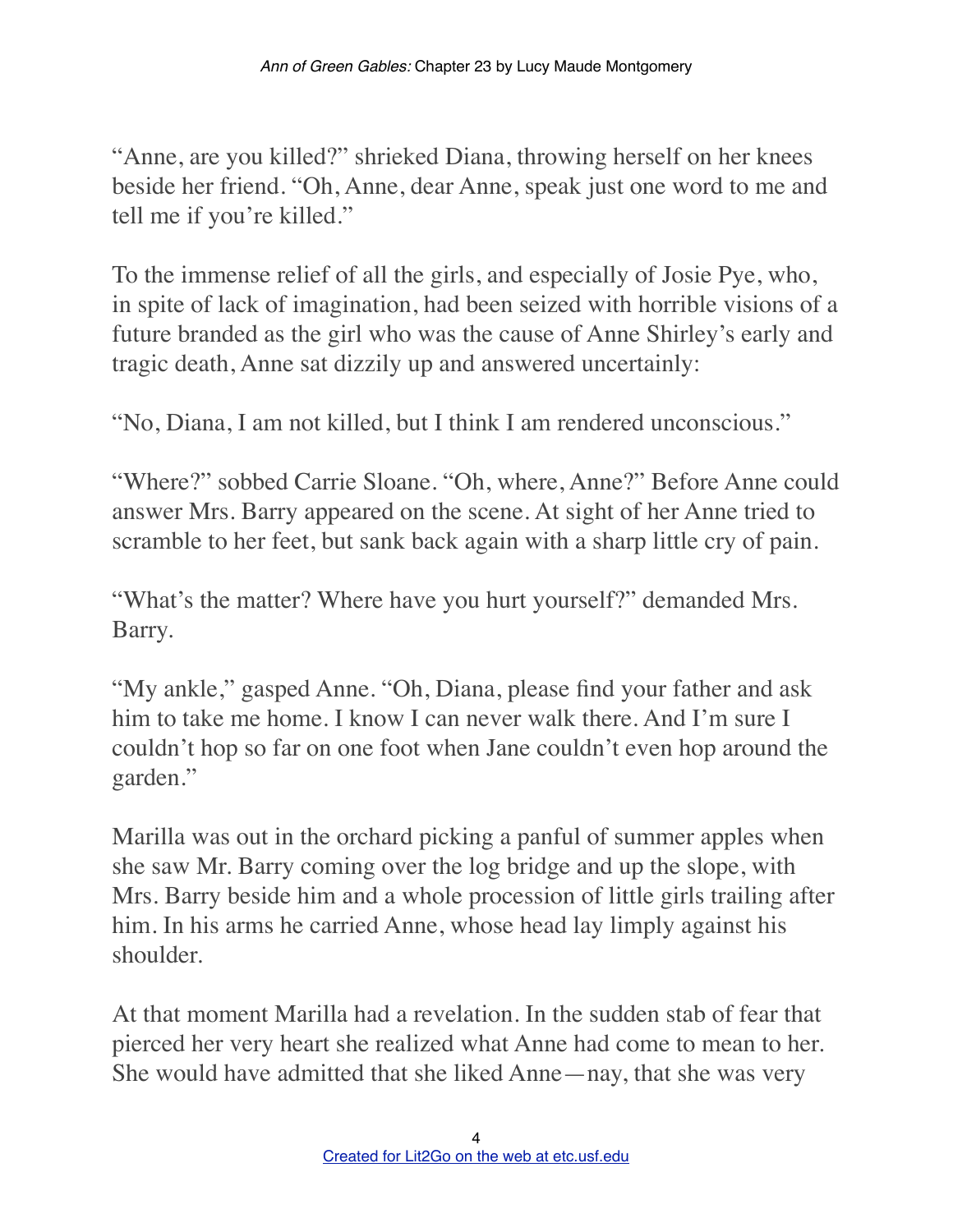fond of Anne. But now she knew as she hurried wildly down the slope that Anne was dearer to her than anything else on earth.

"Mr. Barry, what has happened to her?" she gasped, more white and shaken than the self-contained, sensible Marilla had been for many years.

Anne herself answered, lifting her head.

"Don't be very frightened, Marilla. I was walking the ridgepole and I fell off. I expect I have sprained my ankle. But, Marilla, I might have broken my neck. Let us look on the bright side of things."

"I might have known you'd go and do something of the sort when I let you go to that party," said Marilla, sharp and shrewish in her very relief. "Bring her in here, Mr. Barry, and lay her on the sofa. Mercy me, the child has gone and fainted!"

It was quite true. Overcome by the pain of her injury, Anne had one more of her wishes granted to her. She had fainted dead away.

Matthew, hastily summoned from the harvest field, was straightway dispatched for the doctor, who in due time came, to discover that the injury was more serious than they had supposed. Anne's ankle was broken.

That night, when Marilla went up to the east gable, where a white-faced girl was lying, a plaintive voice greeted her from the bed.

"Aren't you very sorry for me, Marilla?"

"It was your own fault," said Marilla, twitching down the blind and lighting a lamp.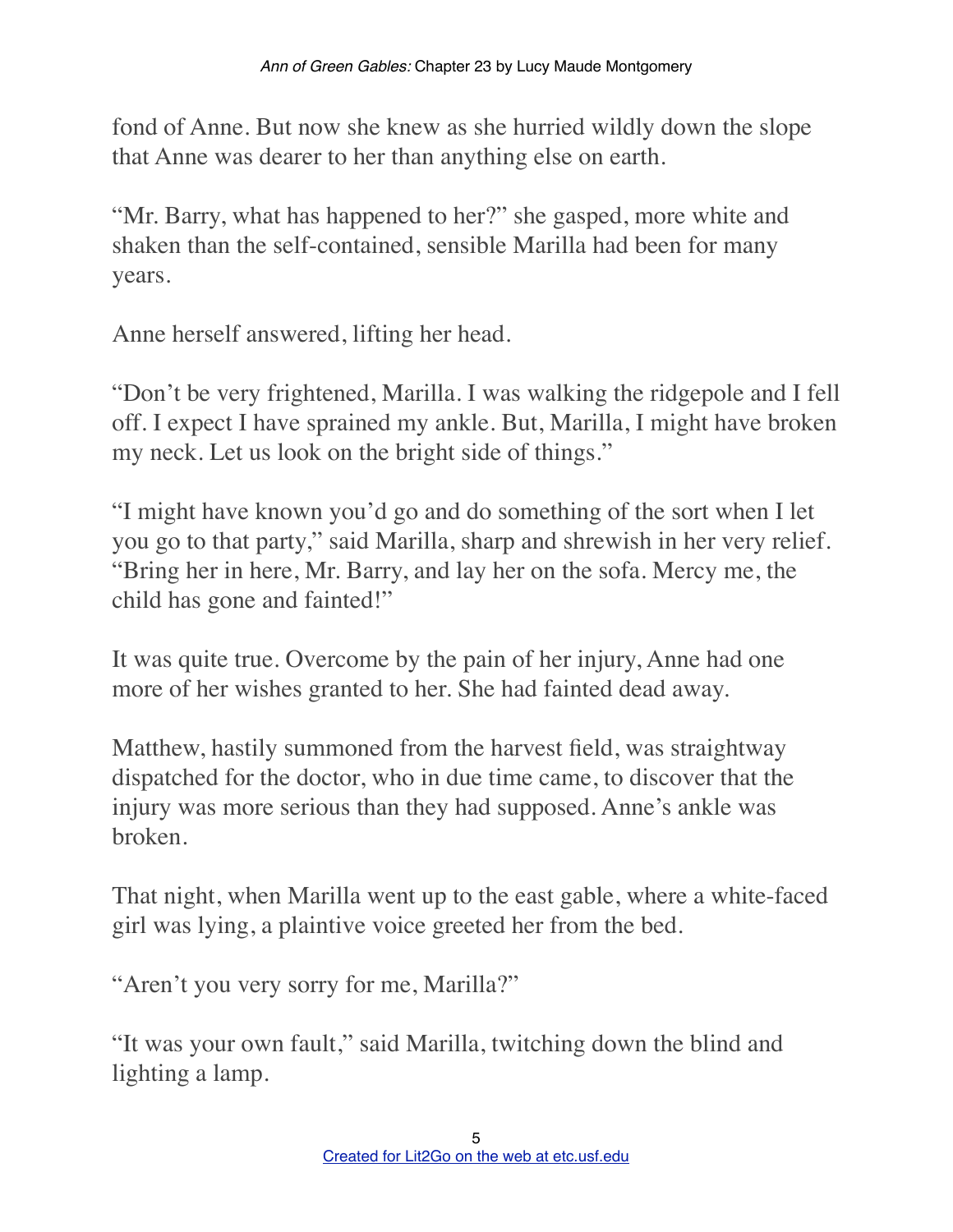"And that is just why you should be sorry for me," said Anne, "because the thought that it is all my own fault is what makes it so hard. If I could blame it on anybody I would feel so much better. But what would you have done, Marilla, if you had been dared to walk a ridgepole?"

"I'd have stayed on good firm ground and let them dare away. Such absurdity!" said Marilla.

Anne sighed.

"But you have such strength of mind, Marilla. I haven't. I just felt that I couldn't bear Josie Pye's scorn. She would have crowed over me all my life. And I think I have been punished so much that you needn't be very cross with me, Marilla. It's not a bit nice to faint, after all. And the doctor hurt me dreadfully when he was setting my ankle. I won't be able to go around for six or seven weeks and I'll miss the new lady teacher. She won't be new any more by the time I'm able to go to school. And Gil—everybody will get ahead of me in class. Oh, I am an afflicted mortal. But I'll try to bear it all bravely if only you won't be cross with me, Marilla."

"There, there, I'm not cross," said Marilla. "You're an unlucky child, there's no doubt about that; but as you say, you'll have the suffering of it. Here now, try and eat some supper."

"Isn't it fortunate I've got such an imagination?" said Anne. "It will help me through splendidly, I expect. What do people who haven't any imagination do when they break their bones, do you suppose, Marilla?"

Anne had good reason to bless her imagination many a time and oft during the tedious seven weeks that followed. But she was not solely dependent on it. She had many visitors and not a day passed without one or more of the schoolgirls dropping in to bring her flowers and books and tell her all the happenings in the juvenile world of Avonlea.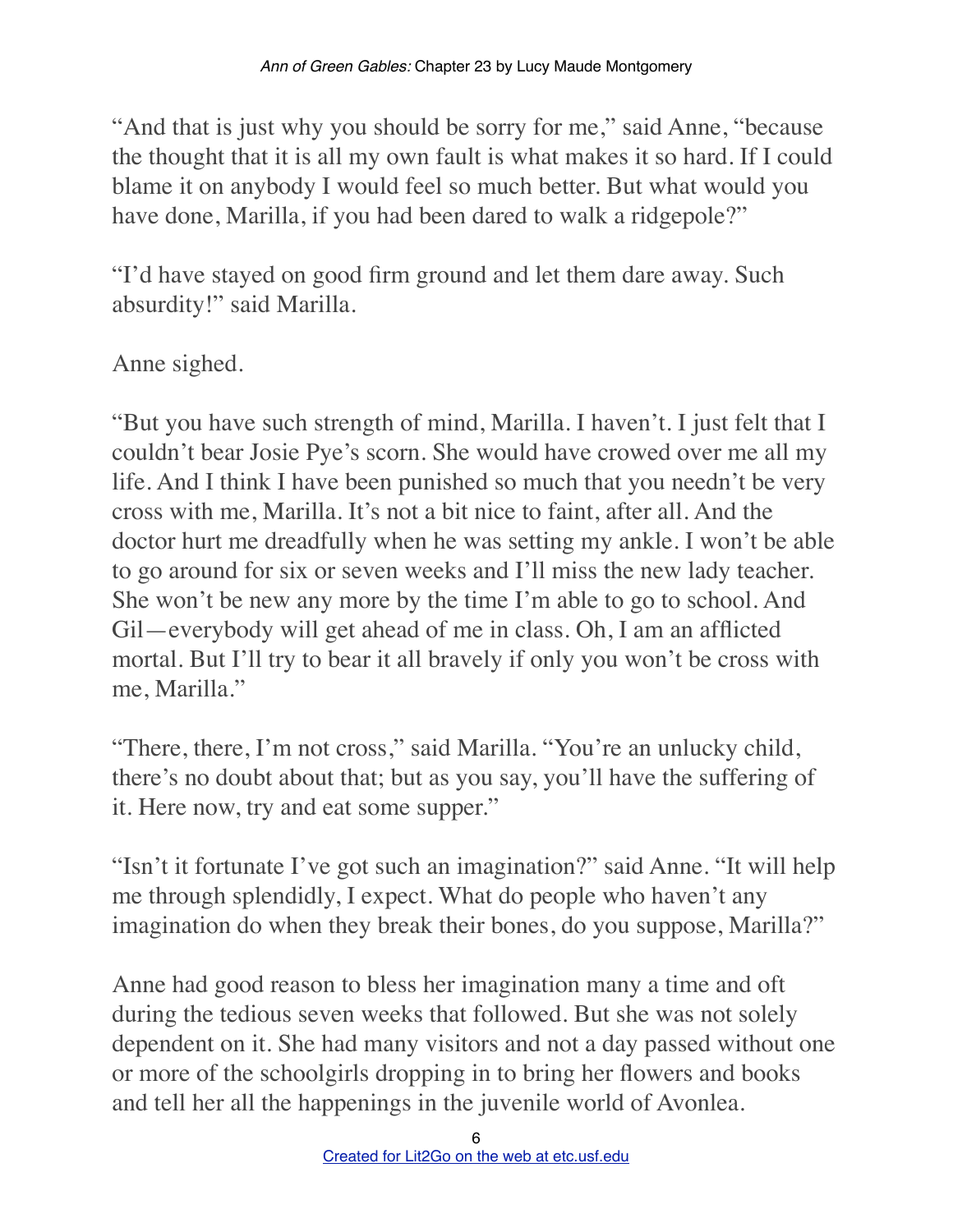"Everybody has been so good and kind, Marilla," sighed Anne happily, on the day when she could first limp across the floor. "It isn't very pleasant to be laid up; but there is a bright side to it, Marilla. You find out how many friends you have. Why, even Superintendent Bell came to see me, and he's really a very fine man. Not a kindred spirit, of course; but still I like him and I'm awfully sorry I ever criticized his prayers. I believe now he really does mean them, only he has got into the habit of saying them as if he didn't. He could get over that if he'd take a little trouble. I gave him a good broad hint. I told him how hard I tried to make my own little private prayers interesting. He told me all about the time he broke his ankle when he was a boy. It does seem so strange to think of Superintendent Bell ever being a boy. Even my imagination has its limits, for I can't imagine THAT. When I try to imagine him as a boy I see him with gray whiskers and spectacles, just as he looks in Sunday school, only small. Now, it's so easy to imagine Mrs. Allan as a little girl. Mrs. Allan has been to see me fourteen times. Isn't that something to be proud of, Marilla? When a minister's wife has so many claims on her time! She is such a cheerful person to have visit you, too. She never tells you it's your own fault and she hopes you'll be a better girl on account of it. Mrs. Lynde always told me that when she came to see me; and she said it in a kind of way that made me feel she might hope I'd be a better girl but didn't really believe I would. Even Josie Pye came to see me. I received her as politely as I could, because I think she was sorry she dared me to walk a ridgepole. If I had been killed she would had to carry a dark burden of remorse all her life. Diana has been a faithful friend. She's been over every day to cheer my lonely pillow. But oh, I shall be so glad when I can go to school for I've heard such exciting things about the new teacher. The girls all think she is perfectly sweet. Diana says she has the loveliest fair curly hair and such fascinating eyes. She dresses beautifully, and her sleeve puffs are bigger than anybody else's in Avonlea. Every other Friday afternoon she has recitations and everybody has to say a piece or take part in a dialogue. Oh, it's just glorious to think of it. Josie Pye says she hates it but that is just because